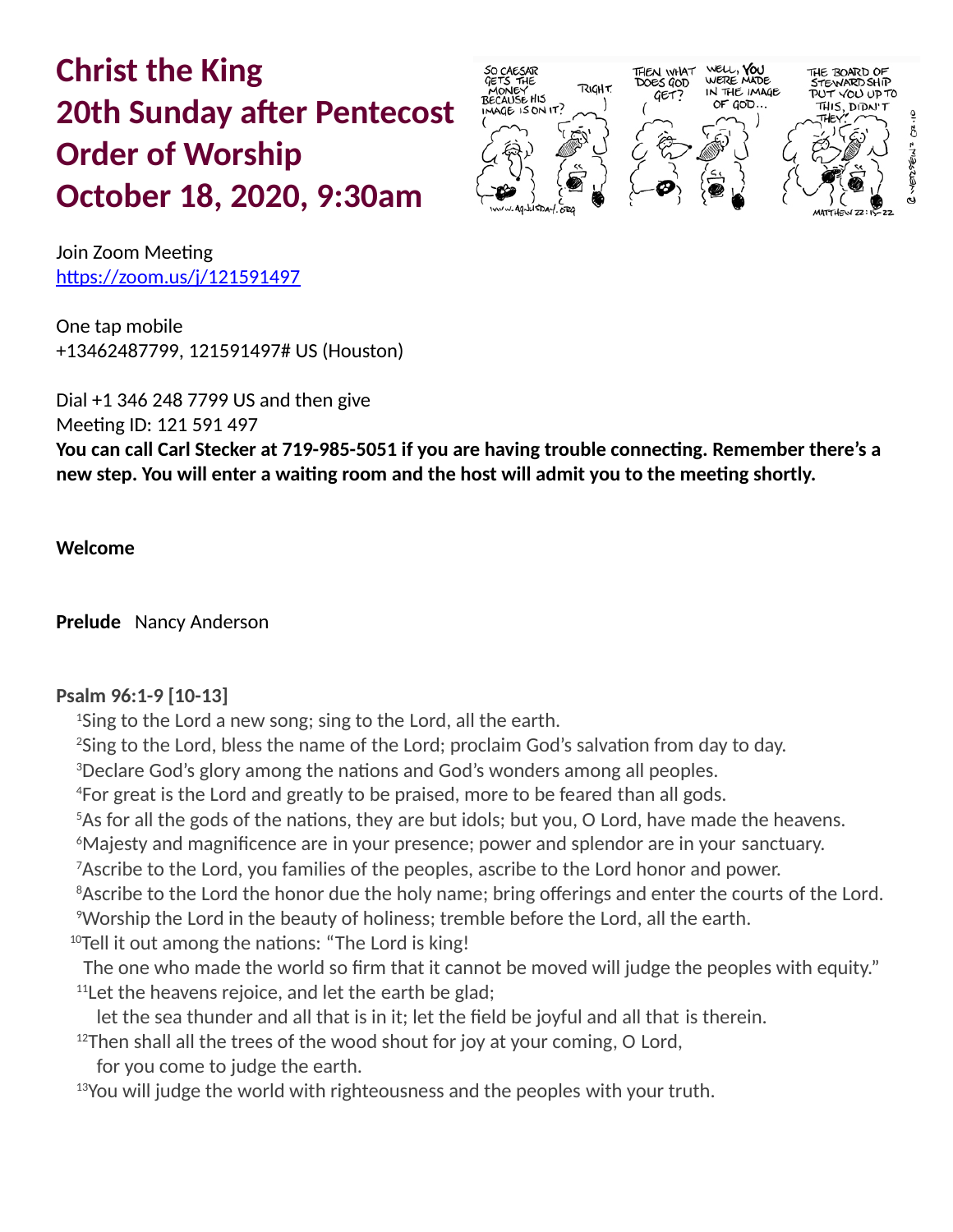## **Confession and Forgiveness**

*All may make the sign of the cross, the sign marked at baptism, as the presiding minister begins.*

Blessed be the holy Trinity,  $\pm$  one God, who creates, redeems, and sustains us and all of creation. **Amen.**

Let us confess our sin in the presence of God and of one another. *Silence is kept for reflection.*

Faithful God, **have mercy on us.**

**We confess that we are captive to sin and cannot free ourselves.**

**We turn from your loving embrace and go our own ways.**

**We pass judgment on one another before examining ourselves.**

**We place our own needs before those of our neighbors.**

**We keep your gift of salvation to ourselves.**

**Make us humble, cast away our transgressions,**

**and turn us again to life in you through Jesus Christ, our Savior and Lord. Amen.**

God hears the cries of all who call out in need, and through his death and resurrection, Christ has made us his own. Hear the truth that God proclaims:

Your sins are forgiven in the name of  $\pm$  Jesus Christ.

Led by the Holy Spirit, live in freedom and newness to do God's work in the world. **Amen.**

# **Greeting**

The grace of our Lord Jesus Christ, the love of God, and the communion of the Holy Spirit be with you all. **And also with you.**

# **Hymn of Praise** *Oh, Worship the King* ELW 842 vs. 1

| 1                   | Oh,                  | wor - ship                     | King,<br>the                    | all                                | glo - rious<br>$\overline{\phantom{a}}$ | a                                              | bove.              |                                                                                 |
|---------------------|----------------------|--------------------------------|---------------------------------|------------------------------------|-----------------------------------------|------------------------------------------------|--------------------|---------------------------------------------------------------------------------|
| $\overline{c}$<br>3 | The                  | earth with<br>Your boun - ti - | its<br>store<br>ful<br>care     | of<br>what                         | won - ders<br>tongue can                | un<br>$\overline{\phantom{a}}$<br>re<br>$\sim$ | told,<br>cite?     |                                                                                 |
| $\overline{4}$      | Frail                | chil - dren                    | of<br>dust,                     | and                                | fee - ble                               | as                                             | frail,             |                                                                                 |
| 5                   | $\circ$              | mea - sure - less              | might,                          | in                                 | ef - fa - ble<br>ä,                     |                                                | love,              |                                                                                 |
|                     |                      |                                |                                 |                                    |                                         |                                                |                    |                                                                                 |
|                     |                      |                                |                                 |                                    |                                         |                                                |                    |                                                                                 |
|                     |                      |                                |                                 |                                    |                                         |                                                |                    |                                                                                 |
|                     |                      |                                |                                 |                                    |                                         |                                                |                    |                                                                                 |
|                     | Oh.                  | $grate - ful - ly$             | sing                            | God's                              | pow - er                                | and                                            | love;              |                                                                                 |
|                     | Al                   | - might - y,                   | pow'r<br>your                   | has                                | found - ed                              | of                                             | old;               |                                                                                 |
|                     | It                   | breathes in                    | the<br>air,                     | it.                                | shines<br>in                            | the                                            | light,             |                                                                                 |
|                     | in<br>while          | vou<br>do<br>gels<br>$an -$    | trust.<br>we<br>light<br>$de -$ | nor<br>to                          | find<br>you<br>hymn<br>you              | to<br>a                                        | fail:<br>bove,     |                                                                                 |
|                     |                      |                                |                                 |                                    |                                         |                                                |                    |                                                                                 |
|                     |                      |                                |                                 |                                    |                                         |                                                |                    |                                                                                 |
|                     |                      |                                |                                 |                                    |                                         |                                                |                    |                                                                                 |
|                     |                      |                                |                                 |                                    |                                         |                                                |                    |                                                                                 |
|                     | our                  | shield<br>and                  |                                 | de - fend - er,<br>the             | An - cient                              | of                                             | Days,              |                                                                                 |
|                     | $\sim$<br>es         | tab - lished                   | it                              | fast<br>by                         | change - less<br>a                      |                                                | de - cree.         |                                                                                 |
|                     | it                   | streams from                   | the                             | hills,<br>it                       | scends<br>$de -$<br>to                  | the                                            | plain,             |                                                                                 |
|                     | your                 | mer - cies,                    | how                             | ten - der,<br>how                  | firm<br>to                              | the                                            | end,               |                                                                                 |
|                     | the                  | hum - bler                     |                                 | $cre - a - tion$ , though          | fee - ble                               | their                                          | lays,              |                                                                                 |
|                     |                      |                                |                                 |                                    |                                         |                                                |                    |                                                                                 |
|                     |                      |                                |                                 |                                    |                                         |                                                |                    |                                                                                 |
|                     |                      |                                |                                 |                                    |                                         |                                                |                    |                                                                                 |
|                     |                      |                                |                                 |                                    |                                         |                                                |                    |                                                                                 |
|                     | pa<br>$\blacksquare$ | vil - ioned                    | in                              | splen - dor,<br>and                | gird - ed                               | with                                           | praise.            |                                                                                 |
|                     | and                  | round<br>it                    | has<br>cast.                    | like<br>$\bf a$                    | man - tle,                              | the                                            | sea.               |                                                                                 |
|                     | and                  | sweet - ly                     | dis<br>tills<br>$\sim$          | in<br>the                          | dew<br>and                              | the                                            | rain.              |                                                                                 |
|                     | our<br>with          | mak - er,<br>true<br>$ad - o$  | de<br>$\sim$                    | fend - er,<br>- ra - tion<br>shall | re -<br>deem - er,<br>sing<br>to        | and<br>vour                                    | friend.<br>praise. | Text: Robert Grant, 1779-1838, alt.<br>Music: HANOVER, William Croft, 1678-1727 |
|                     |                      |                                |                                 |                                    |                                         |                                                |                    |                                                                                 |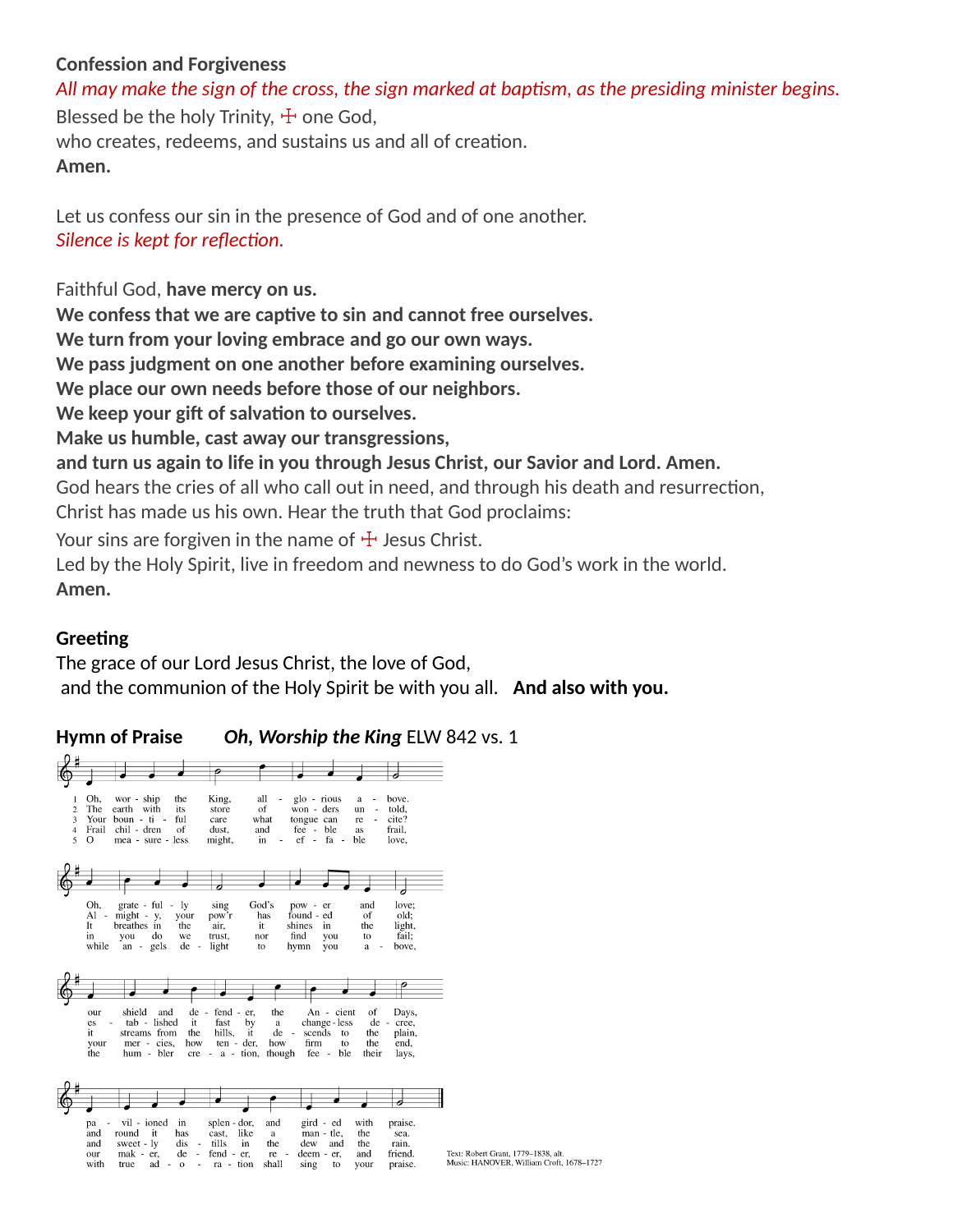#### **Prayer of the Day**

Sovereign God, raise your throne in our hearts. Created by you, let us live in your image; created for you, let us act for your glory; redeemed by you, let us give you what is yours, through Jesus Christ, our Savior and Lord. **Amen.**

## **Reading: 1 Thessalonians 1:1-10**

*Most likely this letter is the first written by Paul. Paul gives pastoral encouragement and reassurances to new Christians living in an antagonistic environment. Their commitment of faith, love, and hope makes them a model for other new Christian communities.*

<sup>1</sup>Paul, Silvanus, and Timothy,

 To the church of the Thessalonians in God the Father and the Lord Jesus Christ: Grace to you and peace.

 $2$ We always give thanks to God for all of you and mention you in our prayers, constantly  $^3$ remembering before our God and Father your work of faith and labor of love and steadfastness of hope in our Lord Jesus Christ. <sup>4</sup>For we know, brothers and sisters beloved by God, that he has chosen you, <sup>5</sup>because our message of the gospel came to you not in word only, but also in power and in the Holy Spirit and with full conviction; just as you know what kind of persons we proved to be among you for your sake.  $6$ And you became imitators of us and of the Lord, for in spite of persecution you received the word with joy inspired by the Holy Spirit,  $^7$ so that you became an example to all the believers in Macedonia and in Achaia.  ${}^{8}$  For the word of the Lord has sounded forth from you not only in Macedonia and Achaia, but in every place your faith in God has become known, so that we have no need to speak about it. <sup>9</sup>For the people of those regions report about us what kind of welcome we had among you, and how you turned to God from idols, to serve a living and true God,  $^{10}$ and to wait for his Son from heaven, whom he raised from the dead—Jesus, who rescues us from the wrath that is coming.

Word of God. Word of Life. **Thanks be to God.**





**Gospel** The gospel according to Mathew chapter 22. **Glory to you, O Lord.**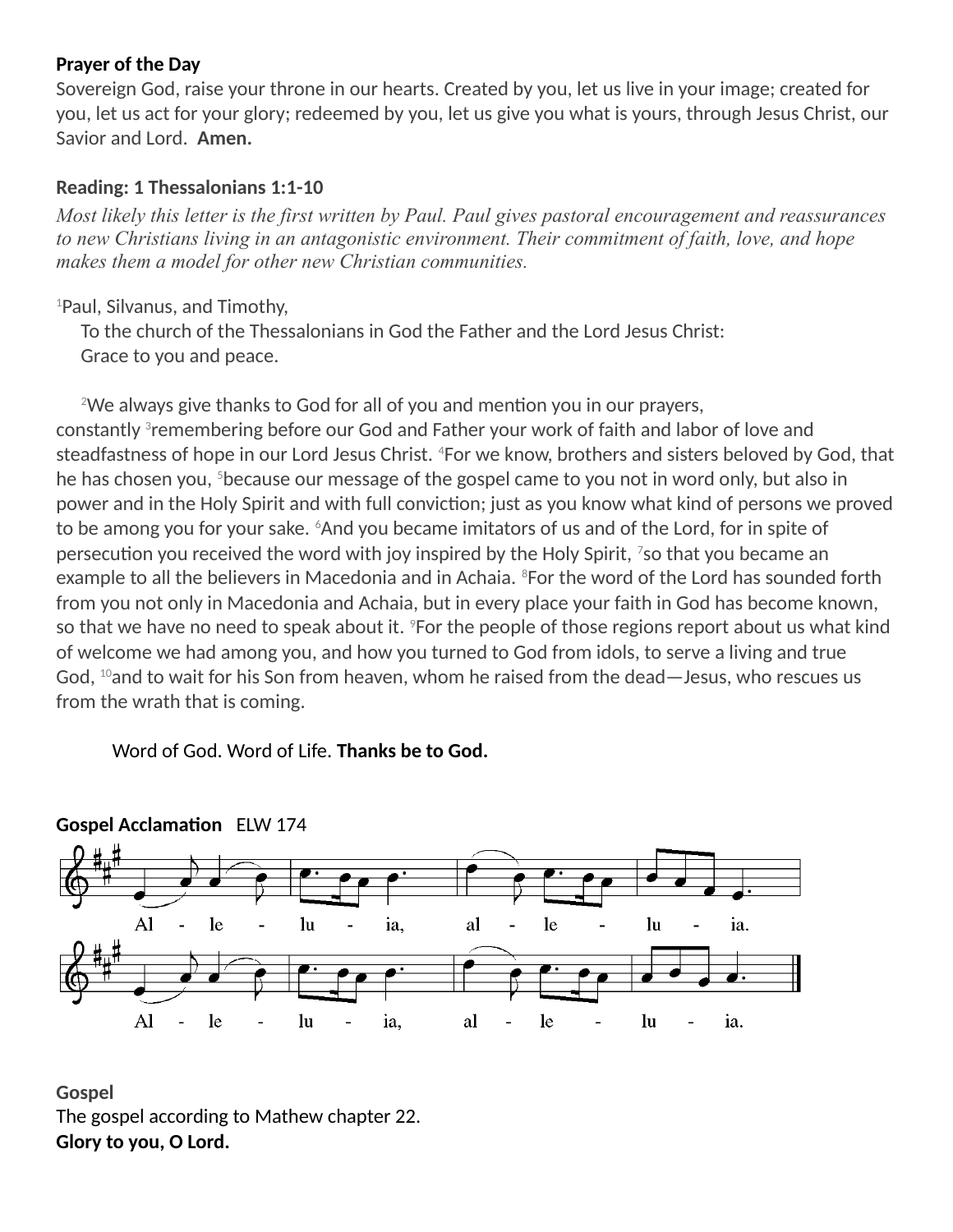#### **Matthew 22:15-22**

*After Jesus begins teaching in the temple, religious leaders try to trap him with questions. First they ask if God's people should pay taxes to an earthly tyrant like Caesar.*

 $15$ Then the Pharisees went and plotted to entrap [Jesus] in what he said.  $16$ So they sent their disciples to him, along with the Herodians, saying, "Teacher, we know that you are sincere, and teach the way of God in accordance with truth, and show deference to no one; for you do not regard people with partiality.  $17$ Tell us, then, what you think. Is it lawful to pay taxes to the emperor, or not?"  $18$ But Jesus, aware of their malice, said, "Why are you putting me to the test, you hypocrites? <sup>19</sup>Show me the coin used for the tax." And they brought him a denarius. <sup>20</sup>Then he said to them, "Whose head is this, and whose title?" <sup>21</sup>They answered, "The emperor's." Then he said to them, "Give therefore to the emperor the things that are the emperor's, and to God the things that are God's." <sup>22</sup>When they heard this, they were amazed; and they left him and went away.

The good news of the Lord. **Praise to you, O Christ.**

#### **Children's message**

#### **Sermon**



Fred Pratt Green, 1903–2000<br>:: ABBOTTS LEIGH, Cyril V. Taylor, 1907–1991<br>? 1979 and Music (?) 1942, ren. 1970 Hope Publishing Company, Carol Stream, IL 60188.

#### **Hymn of the Day:** *God Is Here!* ELW 526 vs 1&4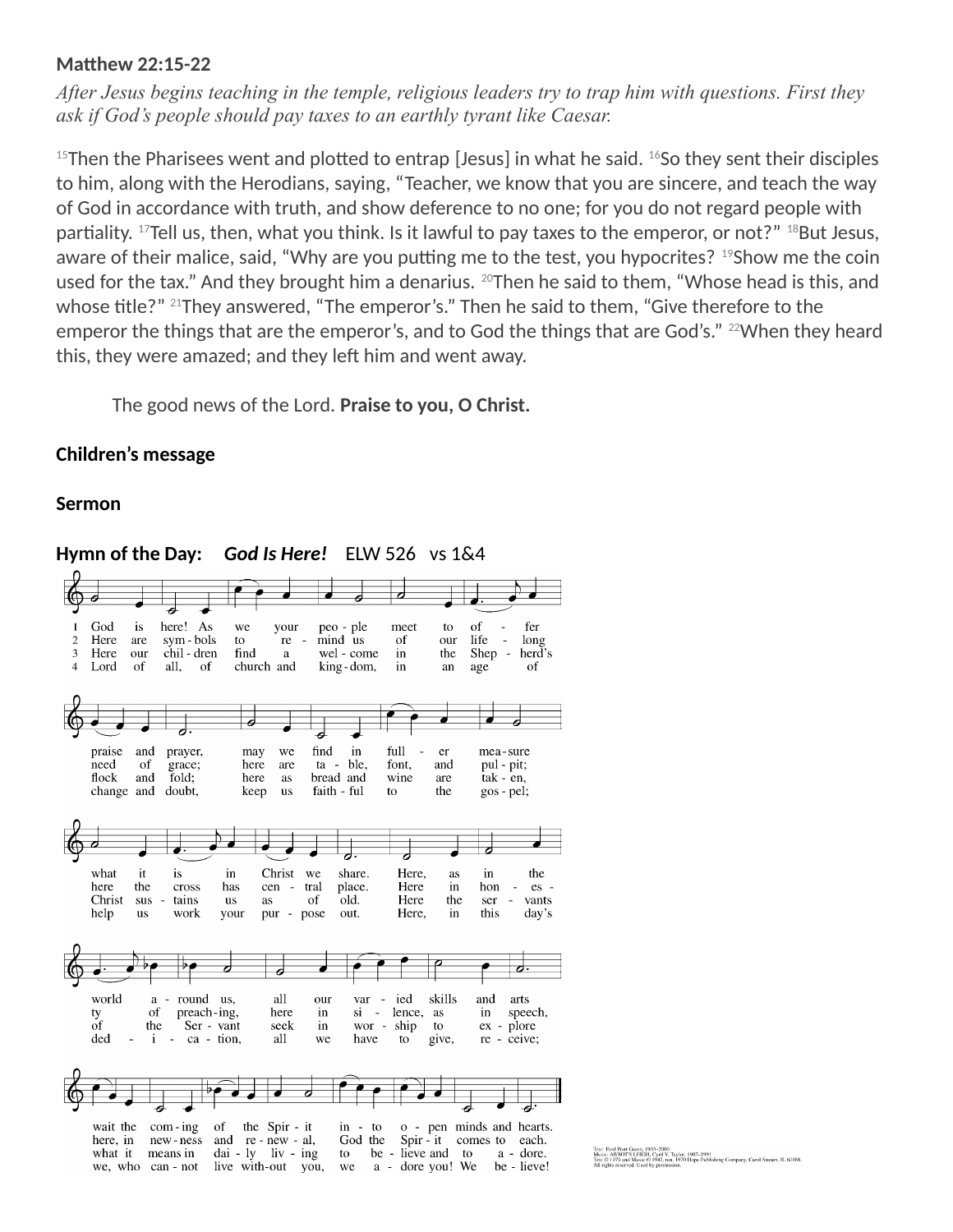#### **Prayers of Intercession**

With confidence in God's grace and mercy, let us pray for the church, the world, and all those in need.

Lord, in your mercy, **hear our prayer.**

Listen as we call on you, O God, and enfold in your loving arms all for whom we pray, in the name of Jesus Christ our Lord. **Amen.**

#### **Peace**

The peace of Christ be with you always. **And also with you. (or** *Peace of Christ forever***)**

#### **Offering Message**

**Children's Song:** *Thank You Lord for Giving Us Life* 

**Thank you Lord, for giving us life. Thank you Lord, for giving us life. Thank you Lord, for giving us life. Right where we are.**

> *Chorus:* **Alleluia, praise the Lord. Alleluia, praise the Lord. Alleluia, praise the Lord. Right where we are.**

**Thank you Lord, for giving us hope. Thank you Lord, for giving us hope. Thank you Lord, for giving us hope. Right where we are.**

**Thank you Lord, for giving us food. Thank you Lord, for giving us food. Thank you Lord, for giving us food. Right where we are.**

#### **Offering Prayer**

Blessed are you, O God, maker of all things. You have set before us these gifts of your good creation. Prepare us for your heavenly banquet, nourish us with this rich food and drink, and send us forth to set tables in the midst of a suffering world, through the bread of life, Jesus Christ, our Savior and Lord. **Amen.**